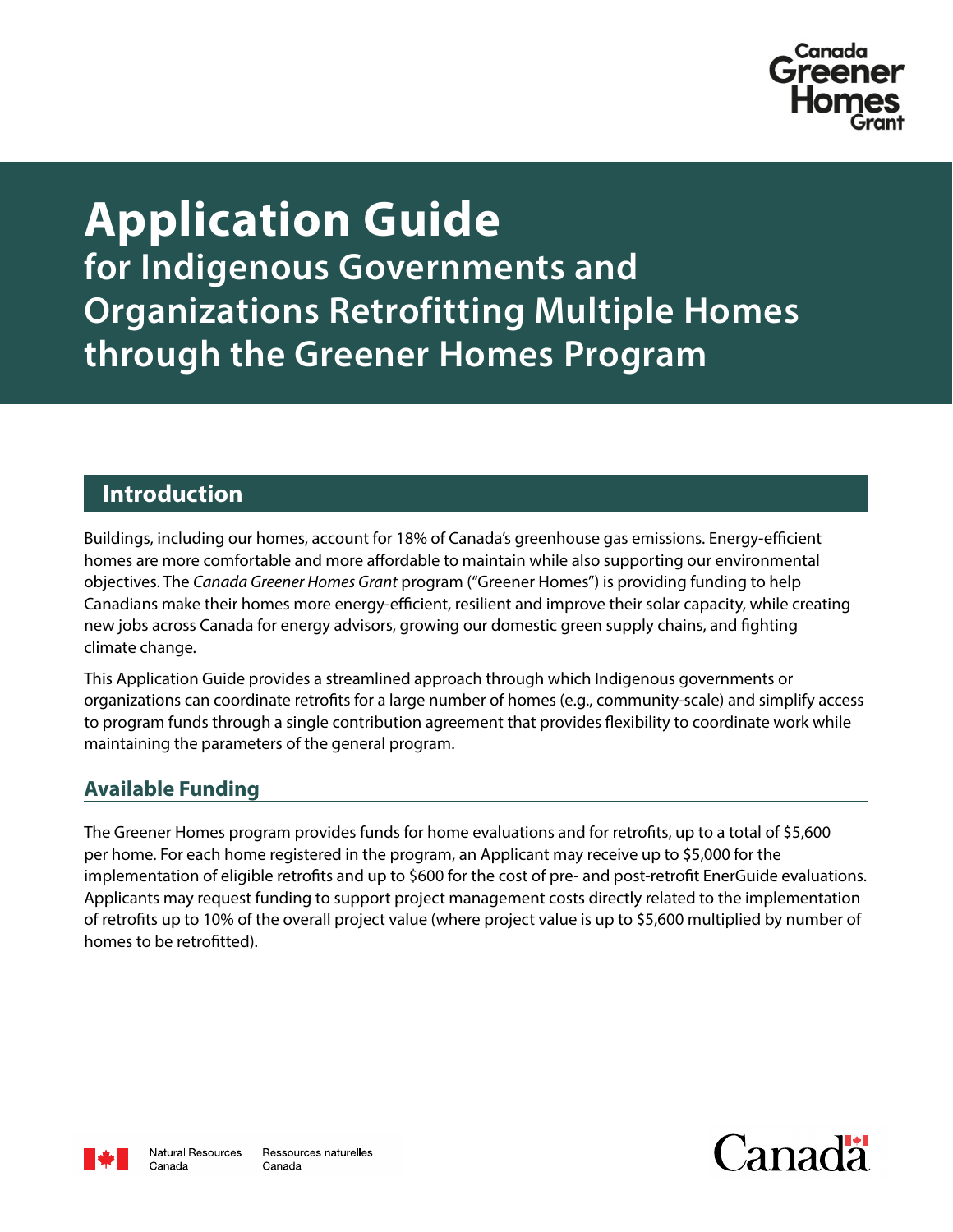**Application Guide** for Indigenous Governments and Organizations Retrofitting Multiple Homes through the Greener Homes Program

# **Application Process**

Below is a basic outline of the process by which Indigenous governments or organizations can receive funding for energy retrofits in multiple homes that they own.

# **Plan the project**

Applicants should review the eligibility requirements for the Greener Homes program, summarized below and at: **[https://www.nrcan.gc.ca/energy-efficiency/homes/canada-greener-homes-grant/make-your-home](https://www.nrcan.gc.ca/energy-efficiency/homes/canada-greener-homes-grant/make-your-home-more-energy-efficient/learn-about-the-initiative/23476)[more-energy-efficient/learn-about-the-initiative/23476](https://www.nrcan.gc.ca/energy-efficiency/homes/canada-greener-homes-grant/make-your-home-more-energy-efficient/learn-about-the-initiative/23476)**, and then collect identification information for all homes that they wish to register in the program.

### **Submit an application and sign a contribution agreement**

Applicants will provide an application that includes the information requested in this guide (see Annex) and negotiate a multi-year (as needed) contribution agreement with Natural Resources Canada ("NRCan") that aggregates the registration, reporting, and payment associated with all of the identified homes that the Applicant is seeking to retrofit. This agreement will establish the anticipated funding from the Greener Homes program and the requirements for the Applicant to receive payment. Should the Applicant require advance or interim payments, this should be included in the negotiation of the contribution agreement.

The Greener Homes program came into effect on December 1, 2020, and will end on March 31, 2027. There is no deadline to submit applications during this period; they will be accepted on an ongoing basis or until such a time as funding has been fully allocated.

Once an agreement is signed, the identified homes will be considered as registered in the program.

**Applications or questions can be submitted to [diana.rocabaltzis@NRCan-RNCan.gc.ca](mailto:diana.rocabaltzis@NRCan-RNCan.gc.ca)**.

# **Retrofit Process**

# **1. Complete pre-retrofit EnerGuide evaluations on the identified homes**

The Applicant will identify a licensed service organization(s) to deliver EnerGuide evaluations in their region, which they may do by consulting NRCan's online list of service organizations (**[https://www.nrcan.gc.ca/](https://www.nrcan.gc.ca/energy-efficiency/homes/find-service-provider/find-service-organizations-for-existing-homes/23772) [energy-efficiency/homes/find-service-provider/find-service-organizations-for-existing-homes/23772](https://www.nrcan.gc.ca/energy-efficiency/homes/find-service-provider/find-service-organizations-for-existing-homes/23772)**) and calling the chosen service organization directly to verify availability. The Applicant will work through a service organization to arrange for a registered energy advisor(s) to conduct pre-retrofit evaluations on each of the identified homes. Pre-retrofit evaluations are required before any retrofit activity has taken place.

Depending on the number of homes, it may be necessary to undertake the retrofit activities across multiple years. In such circumstances, evaluations could be completed in batches to maintain a reasonable length of time between the evaluation and the retrofit.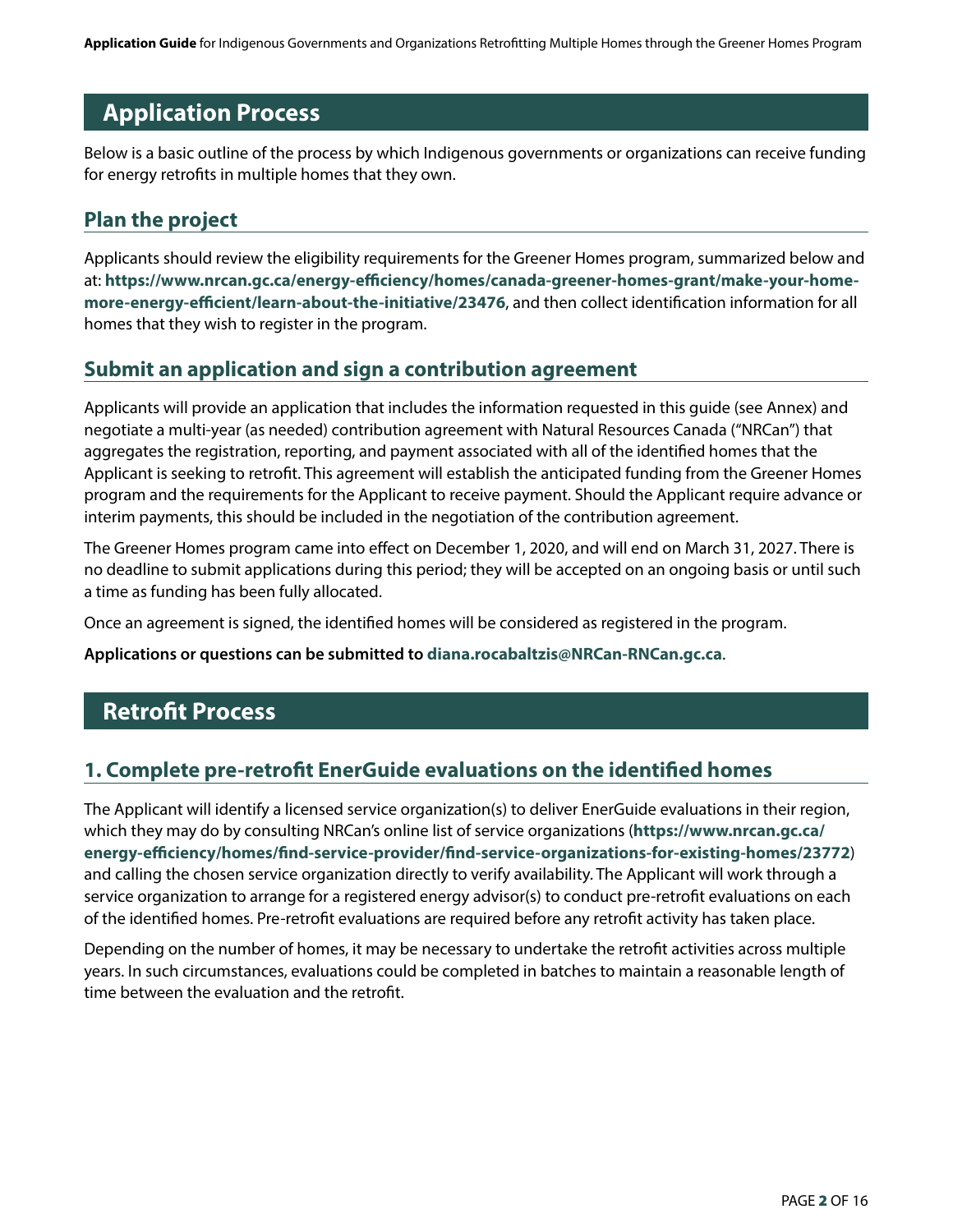The energy advisor would start by undertaking the requisite pre-retrofit evaluation. In addition to providing an EnerGuide rating and Homeowner Information Sheet that describes the modelled energy use of a home, the pre-retrofit evaluation will provide a Renovation Upgrade Report that identifies potential energy efficiency upgrades that are aligned with the Greener Homes program and an expected EnerGuide rating after recommended upgrades. More details: **[https://www.nrcan.gc.ca/energy-efficiency/homes/canada](https://www.nrcan.gc.ca/energy-efficiency/homes/canada-greener-homes-grant/make-your-home-more-energy-efficient/register-and-book-your-pre-retrofit-evaluation/23478)[greener-homes-grant/make-your-home-more-energy-efficient/register-and-book-your-pre-retrofit](https://www.nrcan.gc.ca/energy-efficiency/homes/canada-greener-homes-grant/make-your-home-more-energy-efficient/register-and-book-your-pre-retrofit-evaluation/23478)[evaluation/23478](https://www.nrcan.gc.ca/energy-efficiency/homes/canada-greener-homes-grant/make-your-home-more-energy-efficient/register-and-book-your-pre-retrofit-evaluation/23478)**

# **2. Select and complete recommended retrofit measures**

After reviewing the recommendations in the Renovation Upgrade Report, the Applicant will determine which upgrades to pursue and whether they are eligible for the Greener Homes program (program staff can advise if needed). The Applicant would then undertake the eligible measures, for example by identifying trained professionals to install eligible products. The Greener Homes program requires that energy efficient, resiliency and solar power products are purchased from Canadian retailers. Once the retrofit project is completed, applicants are required to keep receipts and invoices and submit them to NRCan. More details: **[https://www.nrcan.gc.ca/energy-efficiency/homes/canada-greener-homes-grant/make-your-home](https://www.nrcan.gc.ca/energy-efficiency/homes/canada-greener-homes-grant/make-your-home-more-energy-efficient/plan-document-and-complete-your-home-retrofits/23480)[more-energy-efficient/plan-document-and-complete-your-home-retrofits/23480](https://www.nrcan.gc.ca/energy-efficiency/homes/canada-greener-homes-grant/make-your-home-more-energy-efficient/plan-document-and-complete-your-home-retrofits/23480)**

# **3. Complete post-retrofit EnerGuide evaluations**

Once retrofits are completed, the Applicant will contact the service organization to arrange post-retrofit evaluations. This will provide a new EnerGuide rating for each home and a post-retrofit form that outlines the estimated Greener Homes program funding amount for which the completed retrofits are eligible.

# **4. Submit documents and receive remaining payment**

Interim reports and payments will be defined by the negotiated terms of the contribution agreement and occur throughout the duration of the agreement. After completing the retrofit activities and the EnerGuide evaluations, the Applicant will submit the final documentation (i.e., receipts, invoices, attestation forms, reports). NRCan will review the documentation and, based on the contribution agreement's conditions for activity eligibility and associated funding levels, release holdbacks and final payments. Additional details on "Reporting Requirements" are provided on **[page 7](#page-6-0)**.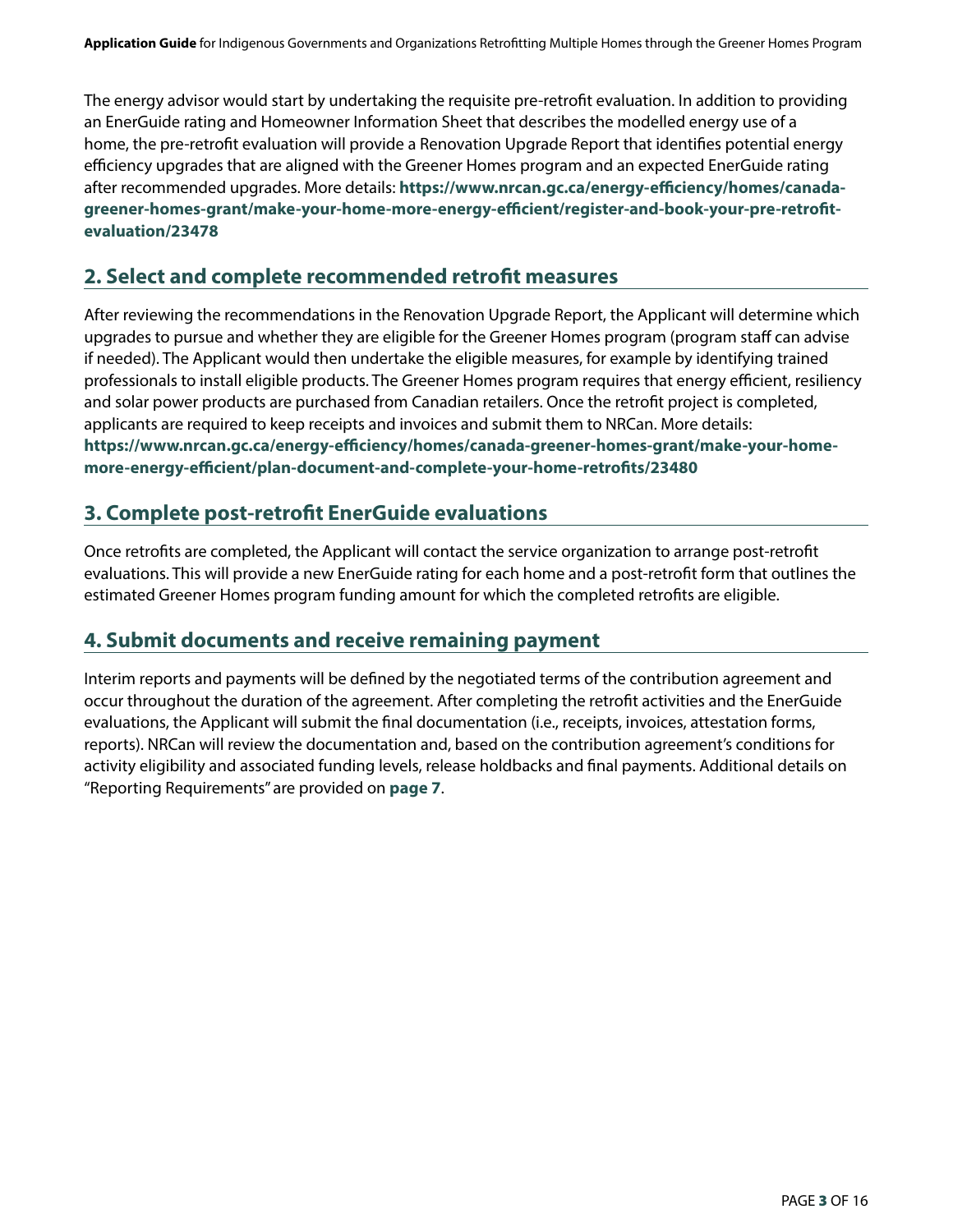# **Eligibility**

# **Eligible Recipients**

Eligible Recipients are:

- Indigenous governing bodies, organizations, and communities (e.g., band councils, land claim organizations);
- Housing management bodies and other representative or Indigenous service delivery organizations with formal partnerships with Indigenous governments or organizations.

These recipients may retrofit multiple homes, including homes that are not the owner's primary residence. The homes must be owned by the Applicant and be occupied by an Indigenous household.

# **Building Types**

Eligible property types include existing homes that are:

- Single and semi-detached houses;
- Row housing;
- Townhomes;
- Mobile homes on a permanent foundation;
- Permanently-moored floating homes;
- Mixed use buildings (residential portion only); and
- Low-rise multi-unit residential building (three storeys or less with a footprint of 600m2 or less).

There are additional requirements for low-rise multi-unit residential buildings: **[www.nrcan.gc.ca/MURBS](http://www.nrcan.gc.ca/MURBS)** 

#### **Ineligible properties**

Multi-unit residential buildings (over three storeys or over 600 m<sup>2</sup> in footprint) are not eligible.

New homes (defined as homes that are six months old or less, based on the date of occupancy by the first homeowner) are not eligible under the initiative.

# **Activities and Expenses**

#### **EnerGuide pre- and post-retrofit evaluations**

Applicants will be able to claim the cost of the pre- and post-retrofit EnerGuide evaluations up to a maximum of \$600 per home on the condition that at least one eligible retrofit that is recommended by the energy advisor in their report is undertaken for each home. For Applicants in northern, off-grid or underserved communities, NRCan may be able to provide additional support, outside of the contribution agreement, to cover the travel costs to bring an EnerGuide energy advisor to a remote location. This option can be discussed with a program officer.

#### **Retrofits**

Applicants will be able to claim up to \$5,000 total per home for the purchase and installation of eligible products and/or implementation of eligible retrofit activities. All retrofit measures provide an additional 30% for northern and off-grid communities, not exceeding \$5,000 per home. Final funding amounts will be dependent on the type and number of individual measures installed. Under the contribution agreement, 100% of eligible expenditures up to the maximum eligible amount per category will be reimbursed.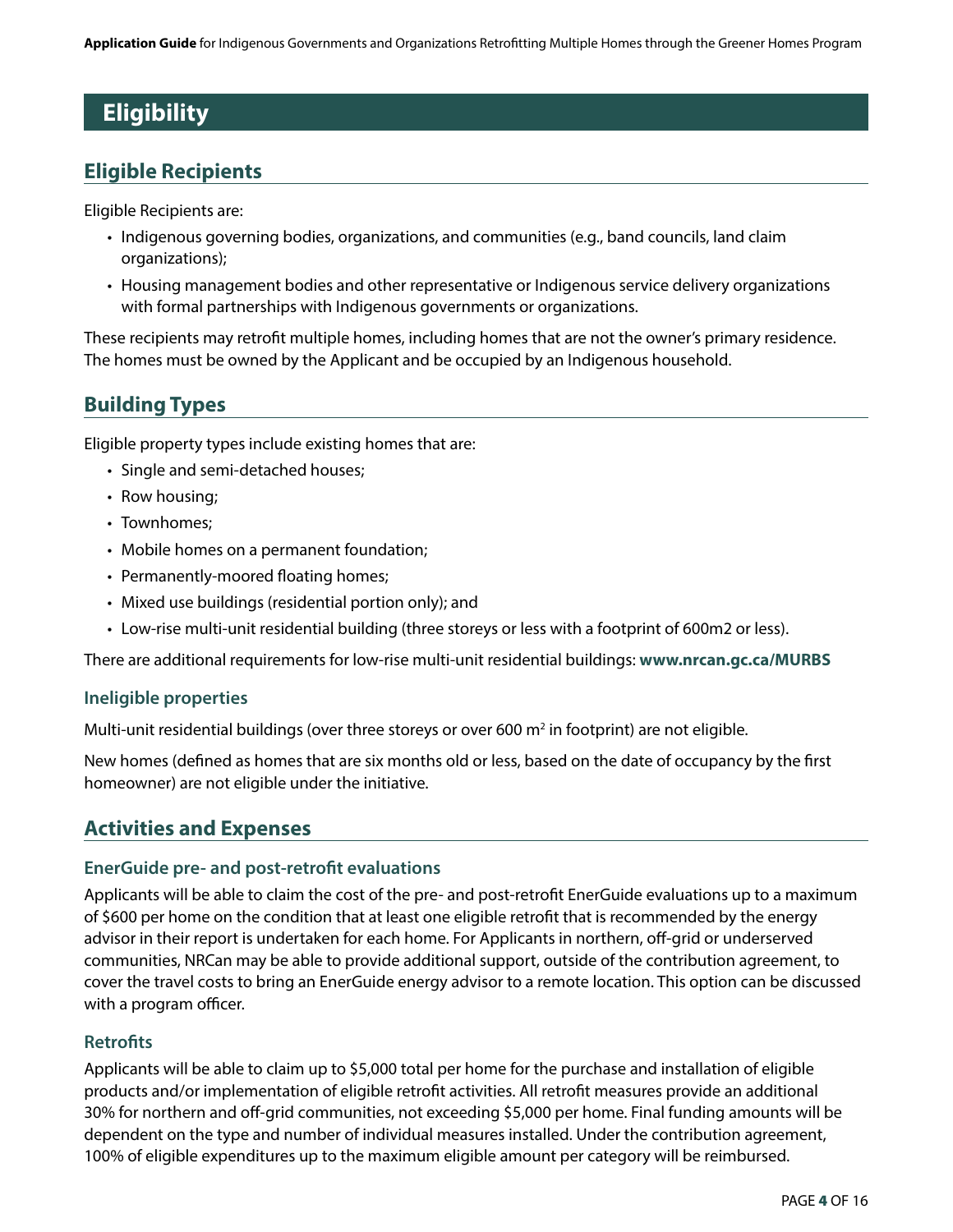<span id="page-4-0"></span>Eligible retrofit activities include:

| <b>Eligible Retrofit Activities*</b>                                                                                                                                                                                                                                                                                                                                                                 | <b>Federal Incentive</b>                                                                                                                                                                                                                                                                                                                                                                                                                                                                                                                                                                                                                                             |
|------------------------------------------------------------------------------------------------------------------------------------------------------------------------------------------------------------------------------------------------------------------------------------------------------------------------------------------------------------------------------------------------------|----------------------------------------------------------------------------------------------------------------------------------------------------------------------------------------------------------------------------------------------------------------------------------------------------------------------------------------------------------------------------------------------------------------------------------------------------------------------------------------------------------------------------------------------------------------------------------------------------------------------------------------------------------------------|
| Home insulation<br>Eligible attic/ceiling, exterior wall, exposed floor,<br>basement or foundation, and crawlspace insulation,<br>including additional insulation options for northern<br>communities                                                                                                                                                                                                | • \$250 - \$1,800 for attic/ceiling, \$660 - \$5,000 for exterior<br>wall, \$350 for exposed floor, \$210 - \$1,500 for basement<br>or foundation, and \$800 - \$1,300 for crawlspace<br>· Off-grid communities: \$325 - \$2,340 for attic/ceiling,<br>\$858 - \$5,000 for exterior wall, \$455 for exposed floor,<br>\$273 - \$1,950 for basement or foundation, and<br>$$1,040 - $1,690$ for crawlspace<br>• Additional insulation options for Northern communities:<br>\$200 - \$5,000 for attic/ceiling, \$858 - \$5,000 for<br>exterior wall, \$1,500 for exposed floor, \$273 - \$1,950<br>for basement or foundation, and $$1,040 - $1,690$ for<br>crawlspace |
| Air sealing<br>Perform air sealing to improve the air-tightness of the<br>home to achieve the air-change rate target                                                                                                                                                                                                                                                                                 | $\cdot$ \$550 - \$1,000<br>· Northern or off-grid communities: \$715 - \$1,300                                                                                                                                                                                                                                                                                                                                                                                                                                                                                                                                                                                       |
| <b>Windows and doors</b><br>Replace windows or glass doors with ENERGY STAR<br>certified models                                                                                                                                                                                                                                                                                                      | $\cdot$ \$125 - \$250 per window or door<br>· Northern or off-grid communities: \$162 - \$325 per<br>window or door                                                                                                                                                                                                                                                                                                                                                                                                                                                                                                                                                  |
| <b>Thermostats</b><br>Add a smart thermostat to help improve comfort and<br>save money on energy bills (must be combined with<br>another retrofit)                                                                                                                                                                                                                                                   | .550<br>· Northern or off-grid communities: \$65                                                                                                                                                                                                                                                                                                                                                                                                                                                                                                                                                                                                                     |
| Space and water heating<br>Make the switch to more energy-efficient heating<br>equipment to save on utility bill and reduce carbon<br>footprint with ground source heat pumps, air source heat<br>pumps, cold climate air source heat pumps, and domestic<br>hot water equipment, as well as options for replacing<br>existing fossil-fuel burning equipment for northern or<br>off-grid communities | • \$3,000 - \$5,000 for ground source heat pumps,<br>\$2,500 - \$5,000 for air source heat pumps, \$1,000 for<br>domestic hot water equipment<br>• Northern or off-grid communities: \$3,900 - \$5,000 for<br>ground source heat pumps, \$3,250 - \$5,000 for air<br>source heat pumps, \$1,600 - \$3,500 for replacing<br>fossil-fuel burning equipment, \$1,300 for domestic hot<br>water equipment                                                                                                                                                                                                                                                                |
| Renewable energy<br>Install photovoltaic solar panels to convert sunlight<br>energy into electricity                                                                                                                                                                                                                                                                                                 | $\cdot$ \$1,000/kW<br>· Northern or off-grid communities: \$1,300/kW                                                                                                                                                                                                                                                                                                                                                                                                                                                                                                                                                                                                 |
| <b>Resiliency measures</b><br>Incentives to protect the home from environmental<br>damages by installing batteries for photovoltaic systems,<br>roofing membranes, water-proofing, and moisture<br>proofing (must be combined with another retrofit)                                                                                                                                                 | $\cdot$ \$150 - \$1,000<br>• Northern or off-grid communities: \$195 - \$1,300                                                                                                                                                                                                                                                                                                                                                                                                                                                                                                                                                                                       |
| Low-rise multi-unit residential buildings<br>Multiply the above incentives by 1x to 4x depending on how many units $(2-17+)$ are in the low-rise building:<br>www.nrcan.gc.ca/MURBS                                                                                                                                                                                                                  |                                                                                                                                                                                                                                                                                                                                                                                                                                                                                                                                                                                                                                                                      |

\*Please consult the websites below for more details on what constitutes an eligible activity and to confirm the most up-to-date eligible activities and funding amounts. The retrofit activities undertaken/ equipment installed must be of specific types to be eligible and also may require installation by a licensed and trained professional.

- For general locations (not northern/off-grid) Further detailed listing of each eligible measure and the level of associated funding can be found online: **[www.nrcan.gc.ca/eligible-grants](http://www.nrcan.gc.ca/eligible-grants)**.
- For northern or off-grid communities Details on eligibility in these communities including additional insulation and heating measures, levels of funding for different types of measures, as well as definitions for what is considered a northern community and an off-grid community, can be found online: **[www.nrcan.gc.ca/eligible-grants-other](http://www.nrcan.gc.ca/eligible-grants-other)**.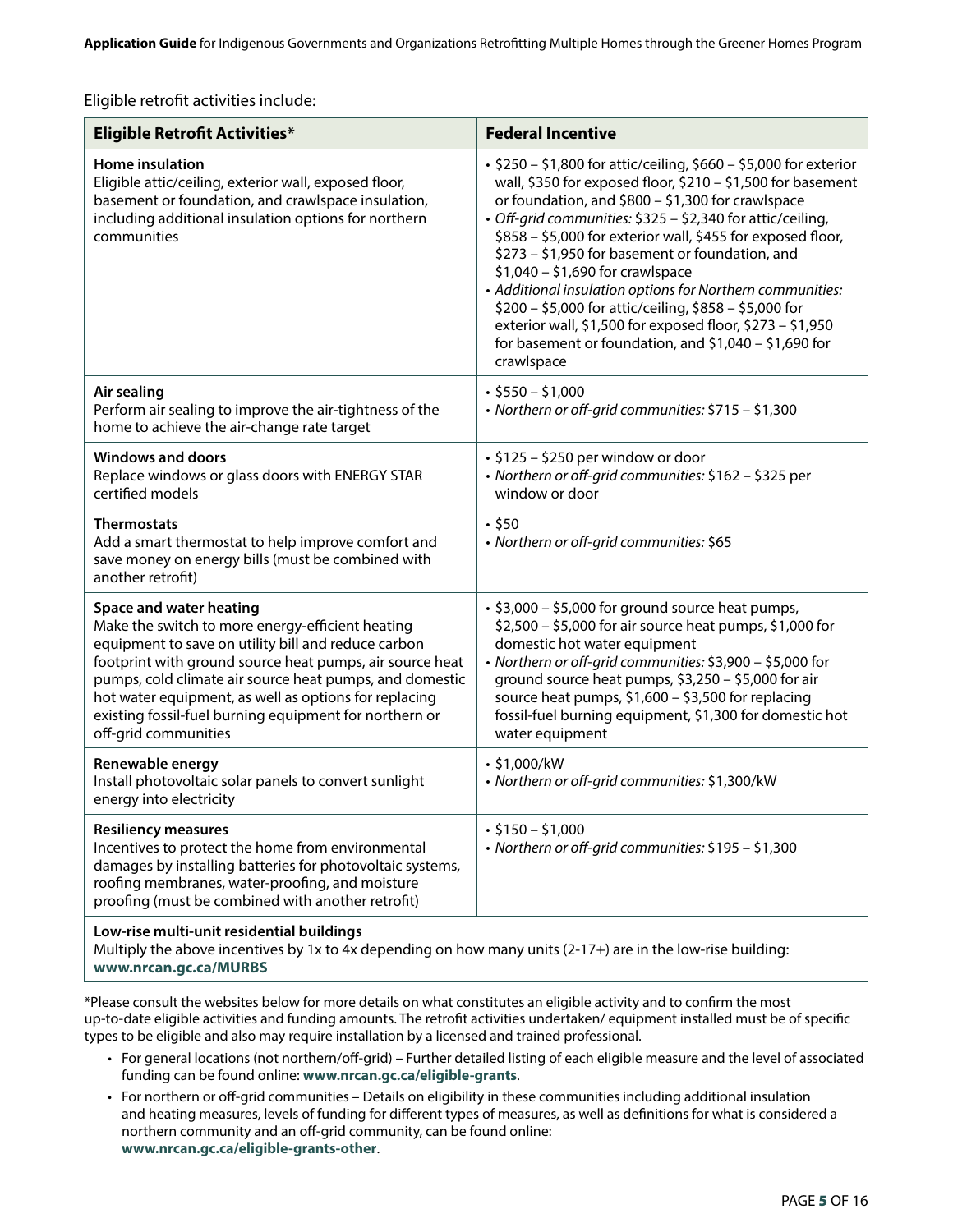#### **Project management support**

Applicants may also receive funding to help offset project management costs directly related to the implementation of eligible energy efficiency retrofits in homes that they own (e.g., salaries, contracting services to coordinate the project, travel expenditures for the Applicant's staff or project coordinators, and overhead expenditures). Expenditures up to 10% of the total project value will be considered.

#### **Stacking Rules**

For the Greener Homes program:

- Stacking of up to 100% will be permitted; and,
- Applicants will ensure that the total amount does not exceed the total cost of the activity.

As part of the contribution agreement, an Applicant will be required to disclose other anticipated sources of funding for the proposed project, including contributions from other federal government sources. Proof of funding from other sources must be provided at the time the claim for payment is submitted to NRCan.

Should the actual total government assistance to an Applicant exceed the eligible expenditures, NRCan will adjust its level of funding (and seek reimbursement, if necessary) to ensure the stacking limit is not exceeded. For example, if \$8,000 in eligible retrofits are completed, and the Applicant discloses that it received \$5,000 from provincial funding, NRCan would provide at most \$3,000 in order to not exceed the 100% stacking limit.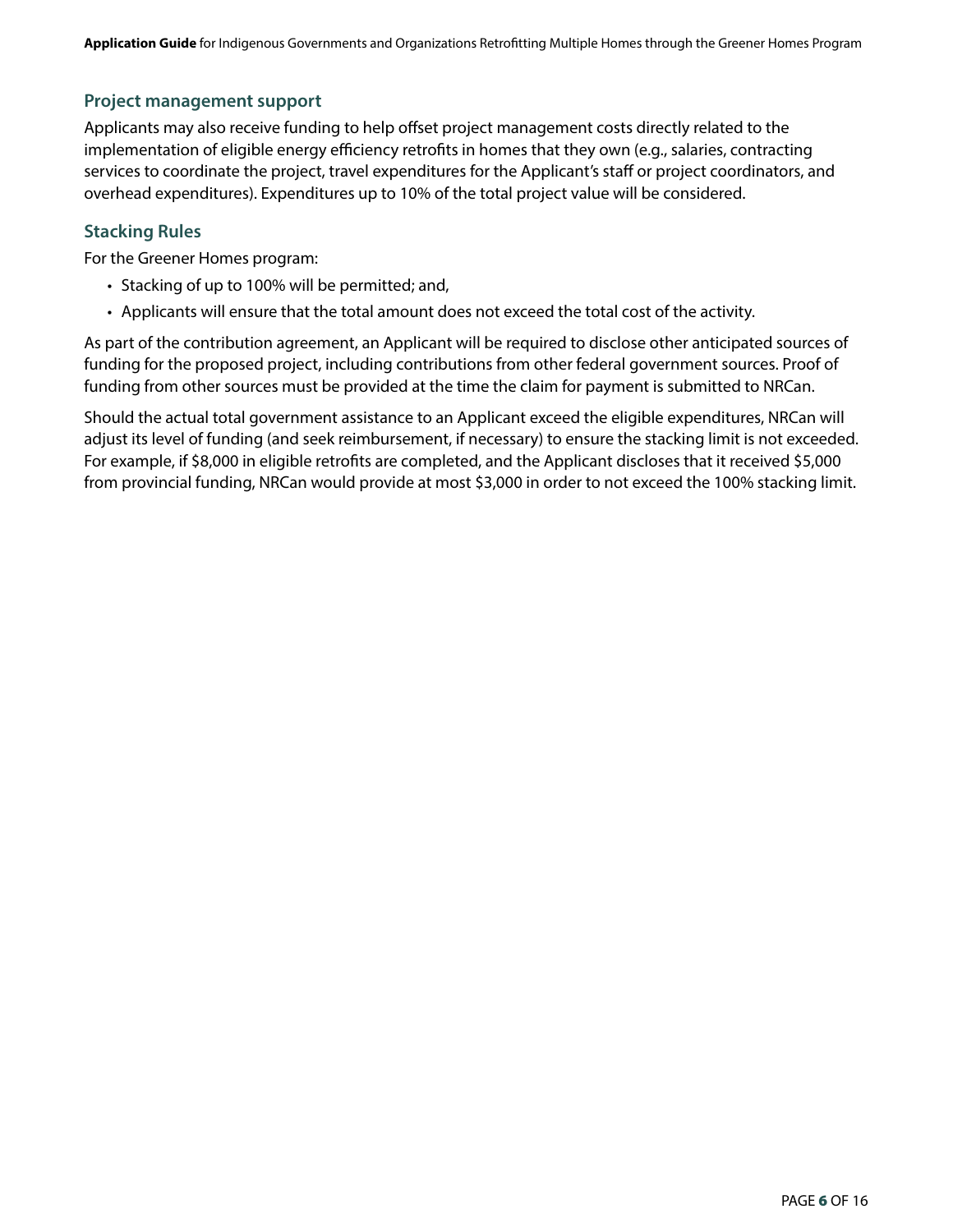# **Application for Funding**

# **Application Requirements**

As a prerequisite for accessing funding from the Greener Homes program, the Applicant must submit the following information, which will form the basis for the contribution agreement. A template is included in the **[Annex](#page-7-0)** of this document.

- 1. A description of the proposed project and its objectives.
- 2. A budget with a breakdown of estimated total eligible costs, forecasted spending by fiscal year, and other sources of funding. Information on forecasting is included in the Annex. A Greener Homes program officer will also be available to provide guidance on the application process and answer questions, as needed.
- 3. A spreadsheet or other file type that identifies the homes to be retrofitted, including address and proof of ownership (example included in Annex)

# <span id="page-6-0"></span>**Reporting Requirements**

Applicants will be required to provide documentation for all retrofit activities supported by the Greener Homes program including:

- Copies of receipts for the pre- and post-retrofit EnerGuide evaluations (which will allow NRCan to track and measure program performance, e.g., energy savings);
- Copies of all receipts and invoices for products purchased and for their installation (including name of Canadian retailer where the product was purchased, date of installation, address of home, total equipment and installation costs, and business number of company that did the installation); and
- Copies of the Renovation Upgrade Reports, Homeowner Information Sheets and EnerGuide labels, if not already provided to NRCan by the energy advisor.

In addition to specific reporting for the Greener Homes program, NRCan requires general reporting for contribution agreements. NRCan allows for flexibility in reporting requirements for Indigenous recipients. Reporting requirements to support management and monitoring of the project will be established within the individual contribution agreement. They can be expected to include periodic reports to indicate whether the project is on track (e.g., expenses to date, the number of homes that have undergone evaluations and retrofits, the type of retrofits undertaken, and the amount of funding needed for the next interim). The frequency of these reports would be established during the negotiation of the contribution agreement; efforts will be made to minimize reporting burden. A final report at the end of the project should provide a final accounting (costs/expenses) and a summary of final results achieved (e.g., number of evaluations and retrofits). User-friendly templates (e.g. with drop-down menus) would be provided for the interim and final reports, with efforts made to minimize the burden on the Applicant while ensuring due diligence.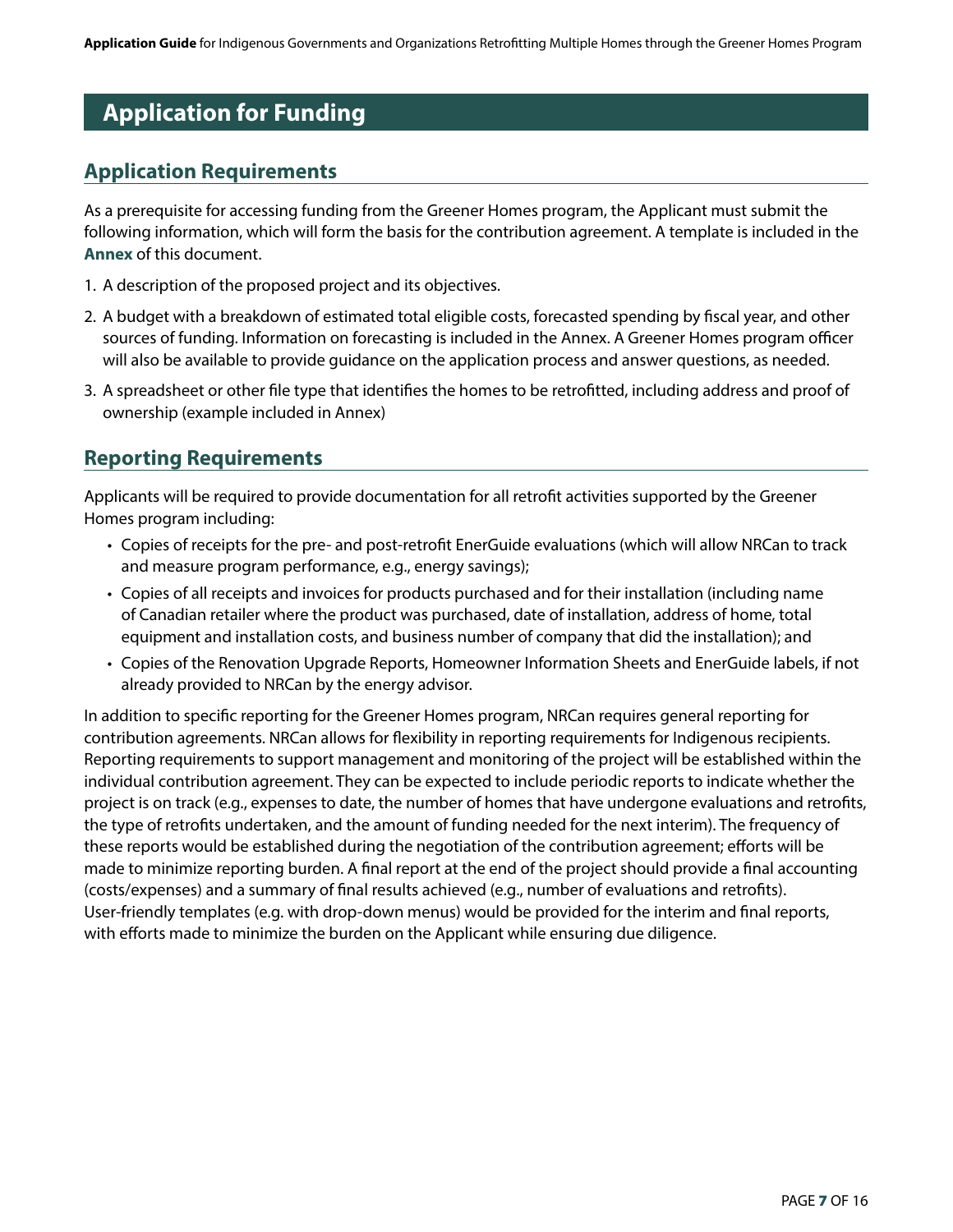# <span id="page-7-0"></span>**ANNEX: Application Template and Home Identification Spreadsheet**

### **GENERAL INFORMATION**

I Identify the following:

**Legal name and complete mailing address of the organization**

#### **Project manager**

| Name  |                                         |       |       |  |
|-------|-----------------------------------------|-------|-------|--|
| Phone |                                         | Email |       |  |
|       | Authorized signing authority            |       |       |  |
| Name  |                                         |       | Title |  |
| Phone |                                         | Email |       |  |
|       | Mailing Address if different than above |       |       |  |
|       |                                         |       |       |  |
|       |                                         |       |       |  |
|       |                                         |       |       |  |
|       |                                         |       |       |  |
|       |                                         |       |       |  |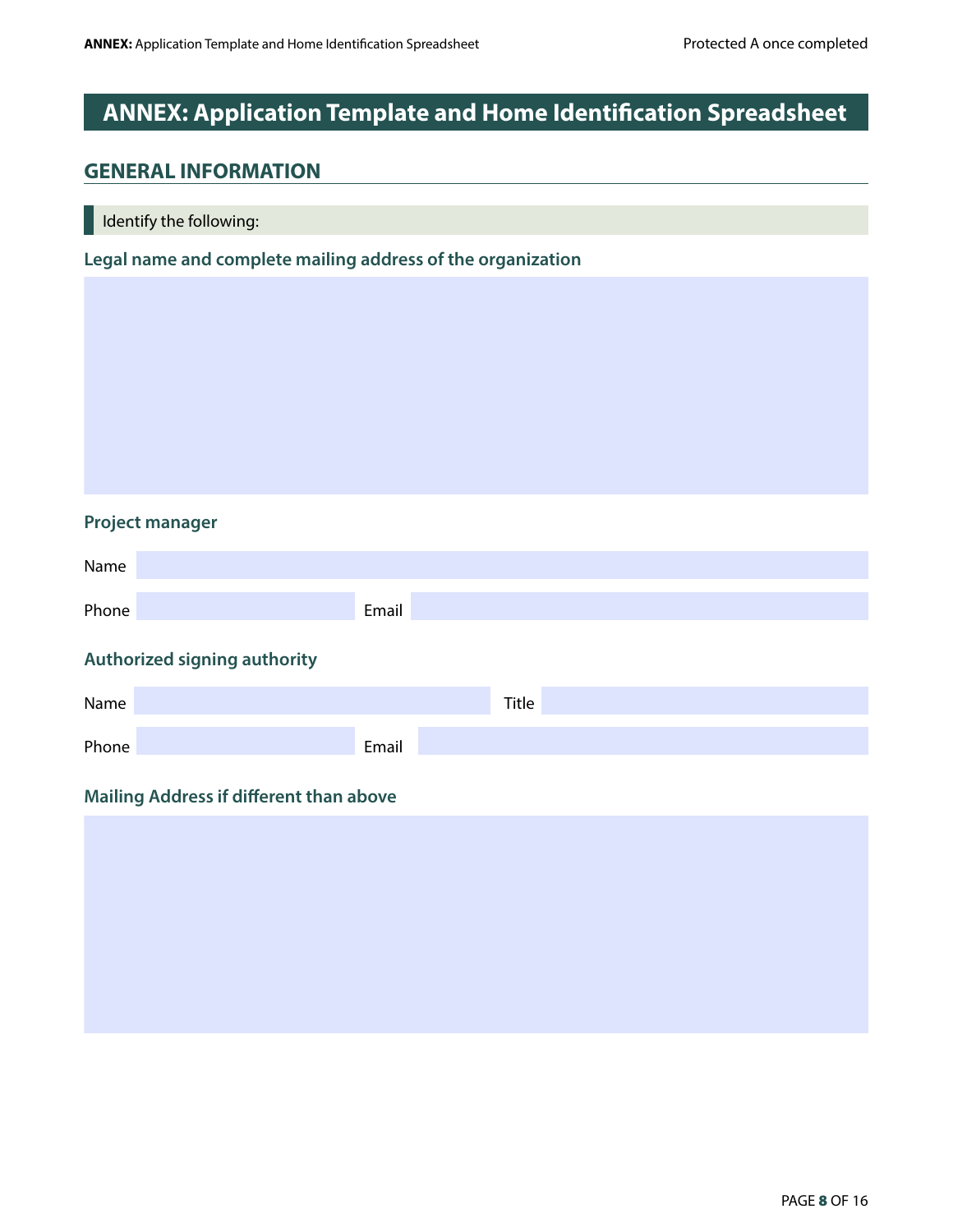# **PROJECT DETAILS**

#### **Title**

**Example:** "Energy retrofits for [# of] homes owned by [Organization Name] under the Canada Greener Homes Grant"

#### **Objective**

**Example:** This project aims to undertake energy efficient retrofits of [# of] houses in [location] to provide energy savings and other benefits to [target group/occupants].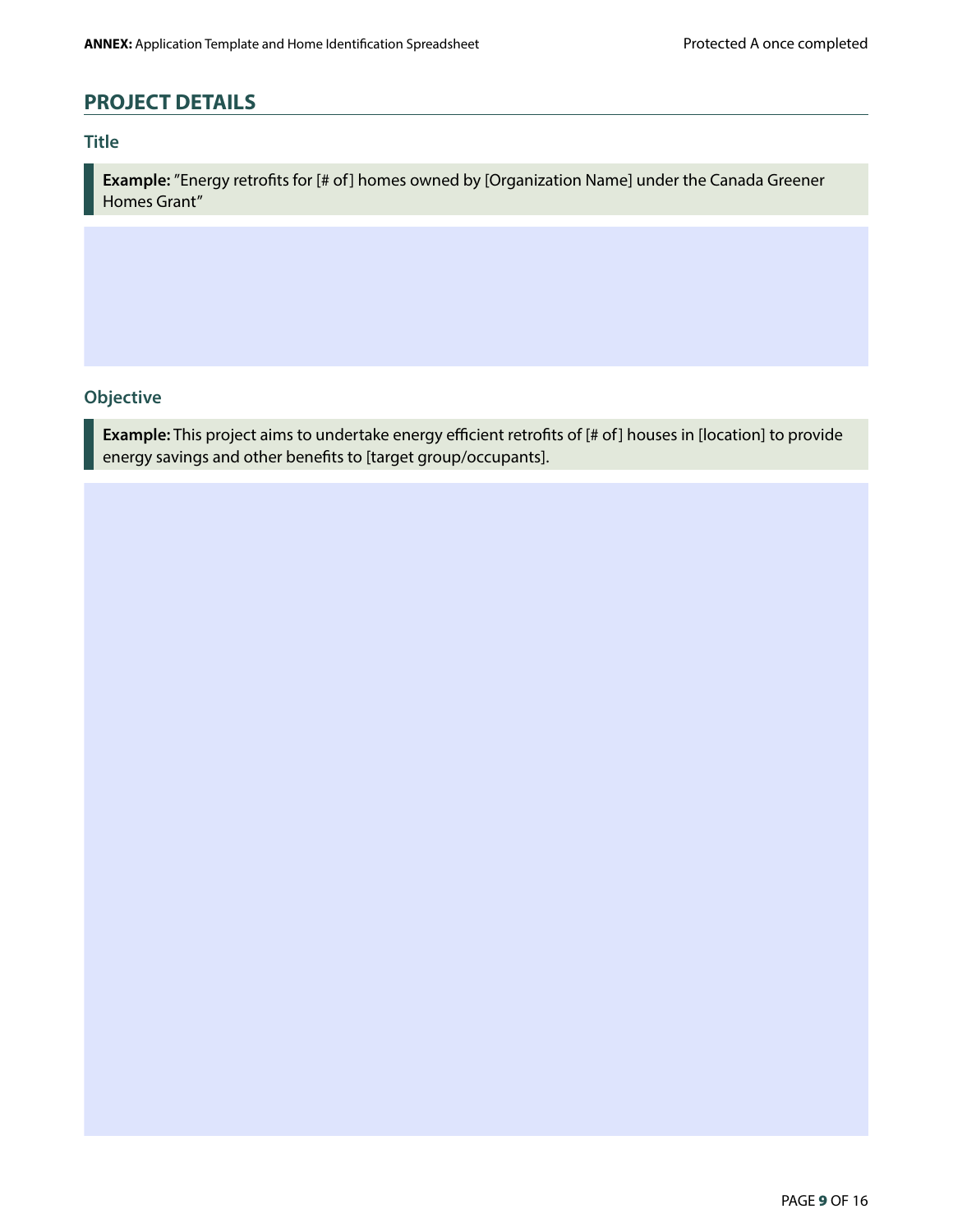#### **Description**

#### **(High-level overview of what will be done through this project)**

**Example:** The Proponent owns [#] homes occupied by Indigenous households that will benefit from energy efficiency retrofits. The proponent plans to engage [Service Organization name] to undertake EnerGuide evaluations on each of the identified homes. Based on the recommendations provided, the Proponent will determine eligible energy efficient retrofit measures and plan retrofits of each house. Using licensed professionals to ensure the quality of work, the proponent will undertake the planned upgrades that will improve the efficiency, resiliency and/or solar capacity of each of the homes that it owns. The proponent will document all upgrades as they are completed. After those retrofits are completed, the Proponent will complete post-retrofit evaluations to verify the success of those retrofits and provide all necessary documentation to Natural Resources Canada.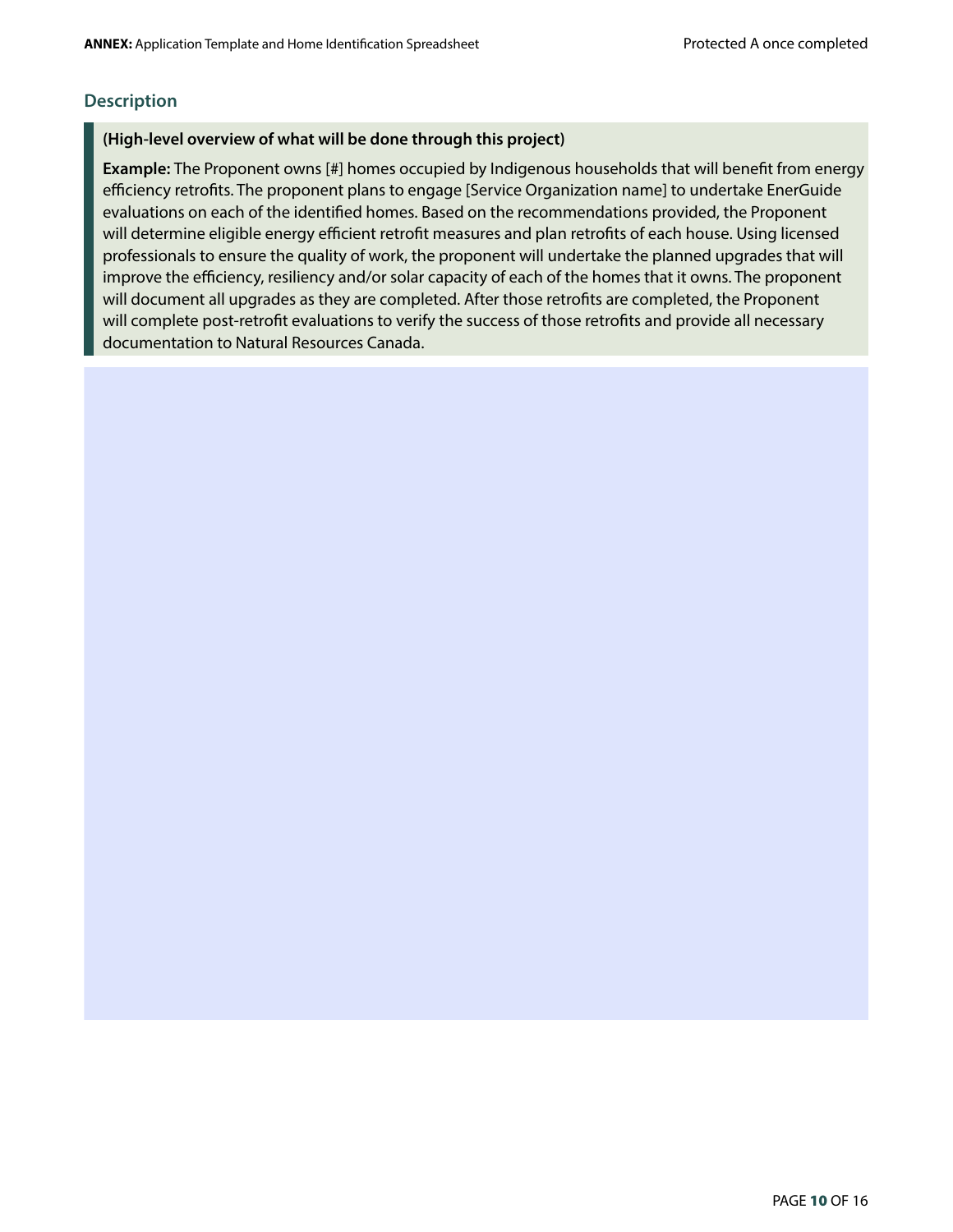#### **Benefits**

#### **(high level overview)**

**Optional text to use or build upon:** This retrofit project will support access to environmental, economic and social benefits of energy efficiency, resiliency and solar energy capacity for Indigenous populations. This will contribute to demonstrating the positive impact of energy efficiency, resiliency and solar energy capacity for Indigenous communities and to the economic development and wellbeing of the community.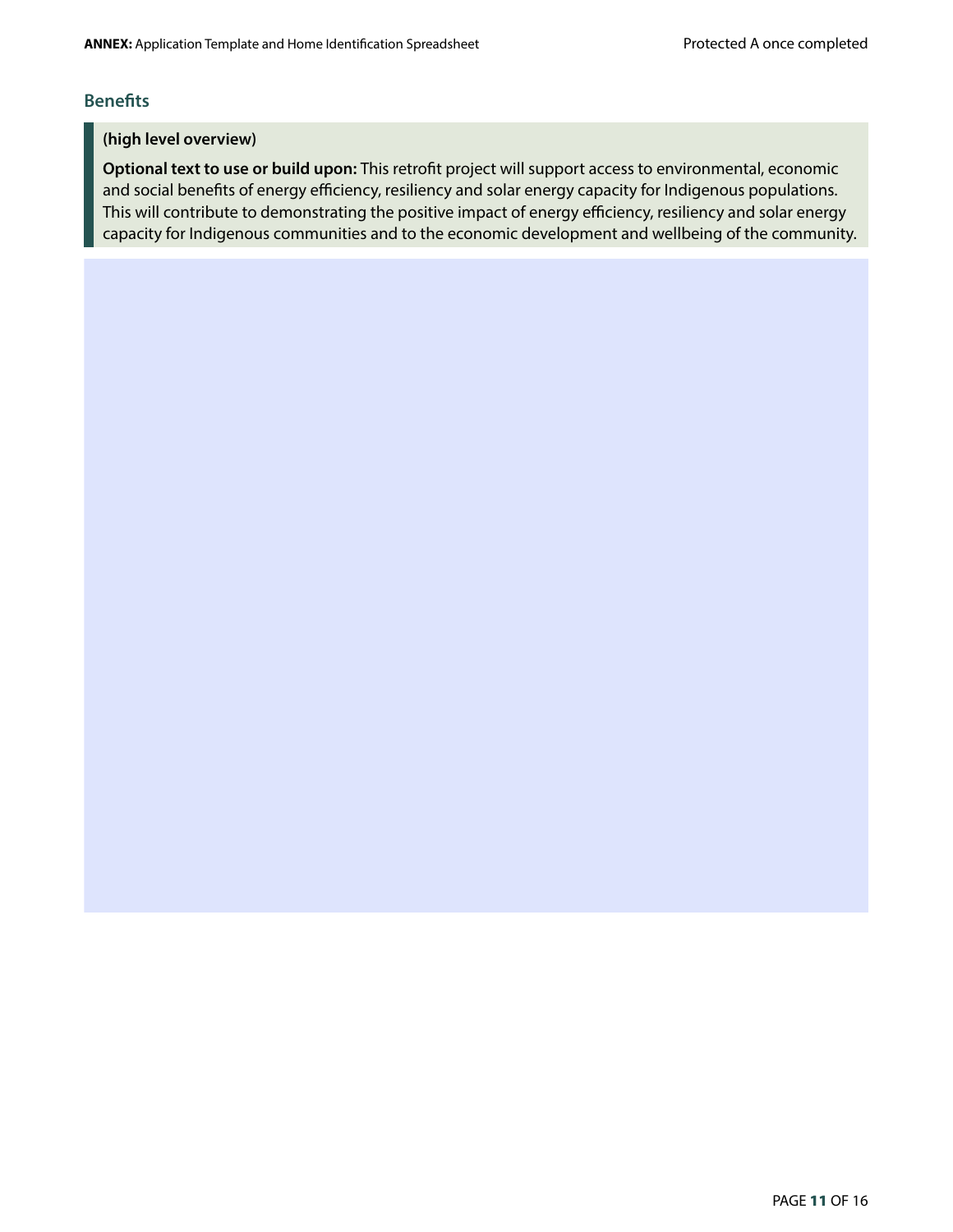# **DETAILED BUDGET**

| <b>Eligible</b><br><b>Expenditures</b>                                          | FY2021-22<br>(Apr 1 to<br>Mar 31) | FY2022-23<br>(Apr 1 to<br>Mar 31) | FY2023-24<br>(Apr 1 to<br>Mar 31) | FY2024-25<br>(Apr 1 to<br>Mar 31) | FY2025-26<br>(Apr 1 to<br>Mar 31) | FY2026-27<br>(Apr 1 to<br>Mar 31) |
|---------------------------------------------------------------------------------|-----------------------------------|-----------------------------------|-----------------------------------|-----------------------------------|-----------------------------------|-----------------------------------|
| Eligible Retrofit<br>Measures <sup>1</sup>                                      |                                   |                                   |                                   |                                   |                                   |                                   |
| EnerGuide<br>pre-and<br>post-retrofit<br>evaluations <sup>2</sup>               |                                   |                                   |                                   |                                   |                                   |                                   |
| Project<br>management<br>costs <sup>3</sup>                                     |                                   |                                   |                                   |                                   |                                   |                                   |
| <b>Total Funding</b><br>Requested<br>from Natural<br><b>Resources</b><br>Canada |                                   |                                   |                                   |                                   |                                   |                                   |
| <b>Estimated Total</b><br><b>Project Costs</b>                                  |                                   |                                   |                                   |                                   |                                   |                                   |

#### **Estimate of Natural Resources Canada Funding Required**

1 \$2,390 is the average per home. Homes located in northern and off-grid communities would average closer to \$5,000. For more exact cost estimates, refer to the webpages linked on **[page 5](#page-4-0)** of this guide that list the eligible measures and reimbursement amounts based on anticipated retrofit activities (e.g., heat pumps). The final payment amount under the contribution agreement will be adjusted to reflect actual retrofits completed.

2 Up to \$600 per home.

3 Project management support up to 10% of total project value is permitted (where project value is up to \$5,600 multiplied by number of homes to be retrofitted). Eligible expenses may include salaries, contracting services to coordinate the project, travel expenditures for the Applicant's staff or project coordinators, overhead expenditures, etc.

#### **Do you anticipate requiring additional support for the cost of getting EnerGuide energy advisors to remote or underserved locations?**

Yes No

Please provide a brief description/rationale and cost estimate.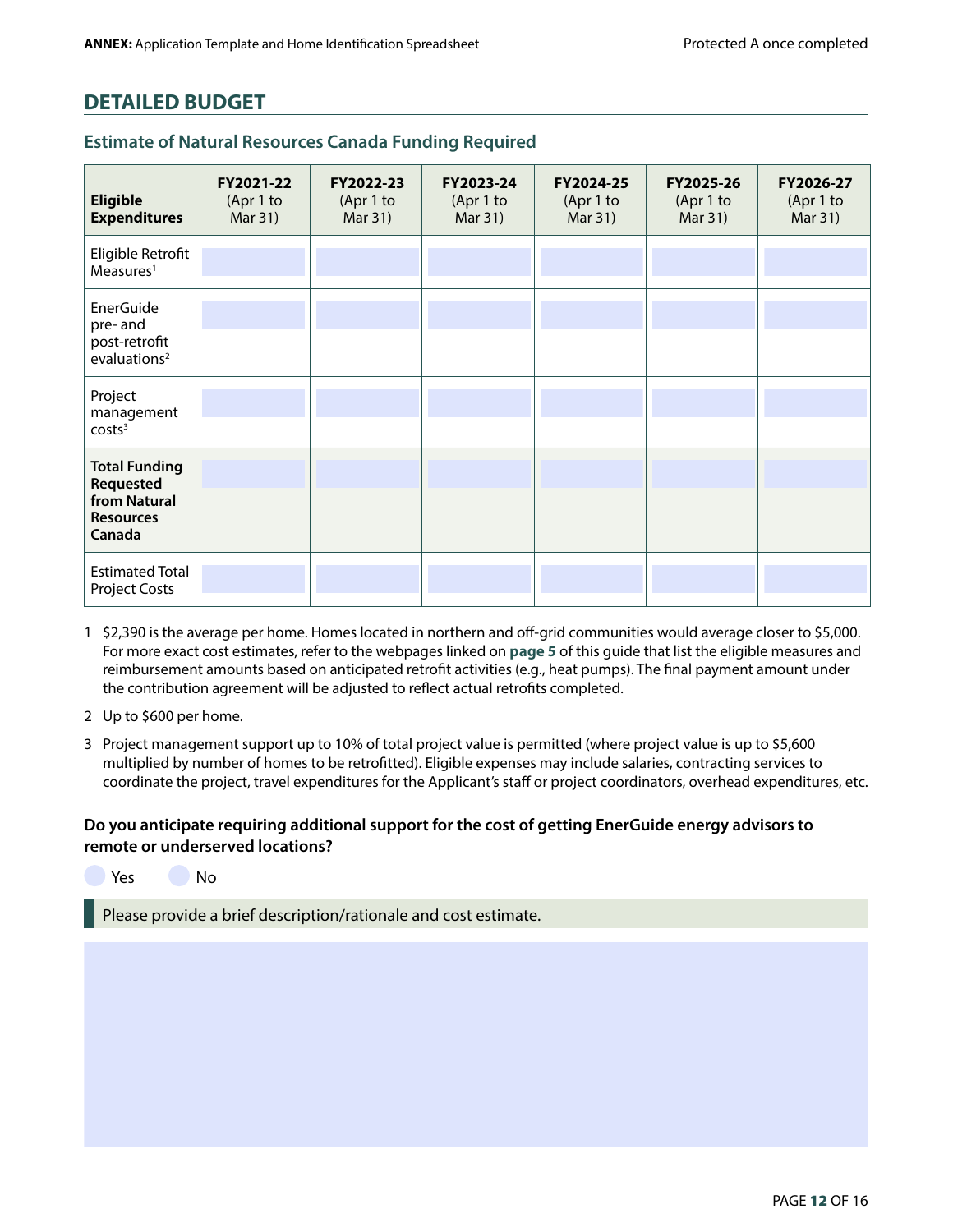#### **Do you anticipate requiring advance or interim payments (and have the capacity to comply with reporting requirements associated with receiving advance or interim payments)?**

| No<br>Yes                                                                                                           |
|---------------------------------------------------------------------------------------------------------------------|
| Please provide a brief description/rationale.                                                                       |
|                                                                                                                     |
| Do you possess the management, financial and technical resources to fulfill the proposed undertakings?<br>No<br>Yes |
| Please provide a brief description/rationale.                                                                       |
|                                                                                                                     |

#### **Other Anticipated Sources of Funding**

| <b>Other Contributors4</b> | Cash | In-kind | Total (\$) |
|----------------------------|------|---------|------------|
|                            |      |         |            |
|                            |      |         |            |
|                            |      |         |            |
| <b>Total</b>               |      |         |            |

4 In particular, clearly identify financial contributions from other government sources in Canada (federal, provincial/ territorial, municipal) and any in-kind contributions from governments, organizations, agencies, utilities and/or other project collaborators.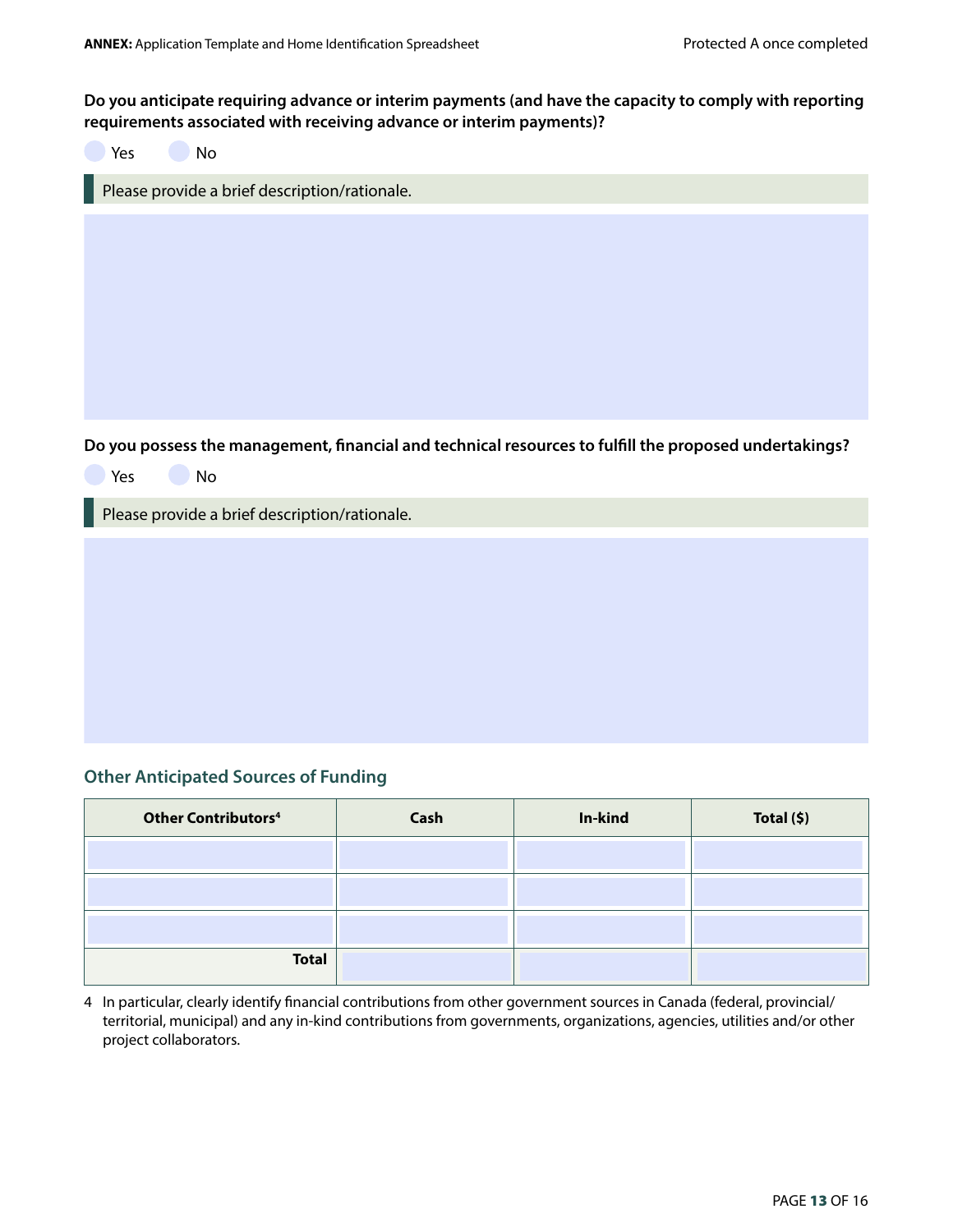# **CONSENT AND DECLARATION**

**Sharing EnerGuide Evaluation Data with Partners:** In the event that another federal department, provincial/ territorial or municipal government, or a utility company that has an agreement with Natural Resources Canada offers a homeowner benefit based on the Natural Resources Canada assessment, I authorize Natural Resources Canada to provide my organization's information directly to this party.

**Natural Resources Canada's Use of Data for Statistical Analysis and Quality Assurance:** The data collected will be provided to Natural Resources Canada for the purpose of statistical analysis and quality assurance.

**Confirmation to keep original copies of retrofit invoices and receipts:** I agree to keep original copies of invoices and receipts until March 31, 2028.

I declare and attest that my organization is an eligible recipient for this initiative (i.e., an Indigenous governing body, organization, community, housing management body or other representative or Indigenous service delivery organization with a formal partnership with an Indigenous government or organization, which owns the homes to be registered in the program).

I hereby certify, by signing this proposal, that the information in it is true and accurate, and that I have the authority to submit it to Natural Resources Canada for the Greener Homes program on behalf of my organization.

Name of Signing Authority

Signature **Date (dd/mm/yyyy)**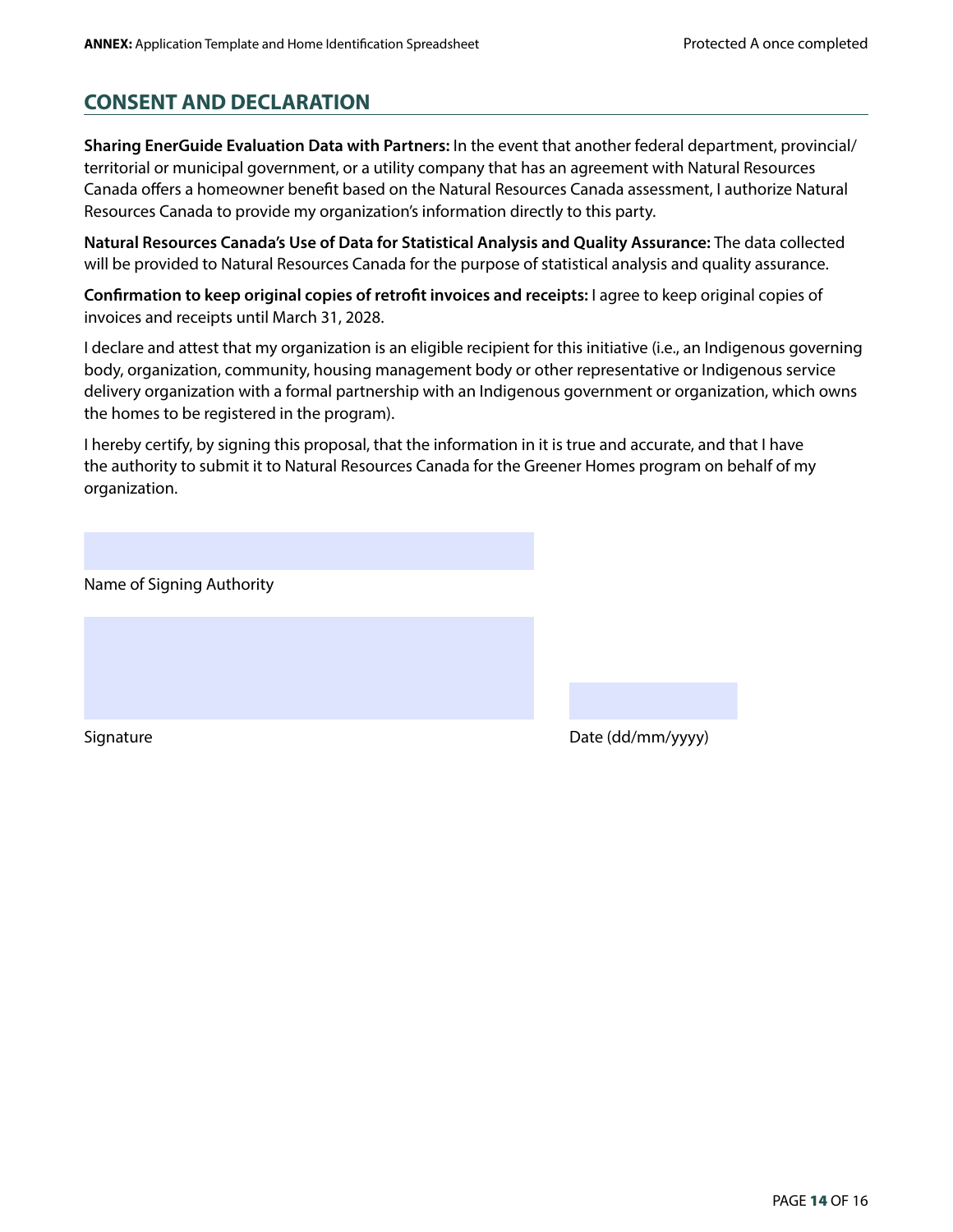#### **Voluntary Consent and Declaration:**

#### **Public disclosure of data**

This is voluntary, so you may either agree to consent by signing or leave it blank.

You are asked to complete this section whereby you choose whether or not you consent to publically disclose information about your EnerGuide evaluations. Your written consent allows Natural Resources Canada to share and disclose your information on a publically accessible website that would provide information on your organization's homes' energy use. Personal information such as homeowner or occupant names will not be disclosed. More information about public disclosure of energy efficiency performance can be found at: **[https://www.nrcan.gc.ca/energy-efficiency/homes/canada-greener-homes-grant/make-your-home](https://www.nrcan.gc.ca/energy-efficiency/homes/canada-greener-homes-grant/make-your-home-more-energy-efficient/register-and-book-your-pre-retrofit-evaluation/sharing-your-homes-energy-efficiency-performance/23486)[more-energy-efficient/register-and-book-your-pre-retrofit-evaluation/sharing-your-homes-energy](https://www.nrcan.gc.ca/energy-efficiency/homes/canada-greener-homes-grant/make-your-home-more-energy-efficient/register-and-book-your-pre-retrofit-evaluation/sharing-your-homes-energy-efficiency-performance/23486)[efficiency-performance/23486](https://www.nrcan.gc.ca/energy-efficiency/homes/canada-greener-homes-grant/make-your-home-more-energy-efficient/register-and-book-your-pre-retrofit-evaluation/sharing-your-homes-energy-efficiency-performance/23486)**

Your consent continues until Natural Resources Canada receives notice that your organization has updated or withdrawn its consent to disclosure.

| Name      |  |  |                   |  |
|-----------|--|--|-------------------|--|
|           |  |  |                   |  |
|           |  |  |                   |  |
|           |  |  |                   |  |
| Signature |  |  | Date (dd/mm/yyyy) |  |

# **ATTACHMENTS**

#### **Home Identification Spreadsheet**

The Applicant should create an Excel spreadsheet (or similar document) with the following fields and a row for each property to be registered under the Greener Homes program. This document should be submitted to NRCan with the application template.

| <b>Street</b><br>address | City or<br>community<br>name | Province/<br>Territory [BC, Code<br>AB, SK, MB,<br>ON, QC, NB,<br>NS, NL, PE,<br>YT, NT, NU] | <b>Postal</b> | <b>Property</b><br>Type <sup>5</sup> | <b>Property Tax</b><br><b>Roll Number</b><br>(or Other<br>Proof of<br>Residence<br>$ID)^6$ | Home<br>older than<br>6 months?<br>[Y/N] | <b>Already</b><br>completed a<br>pre-retrofit<br><b>EnerGuide</b><br>evaluation?<br>[Y/N] | <b>Pre-retrofit</b><br><b>EnerGuide</b><br>evaluation<br>date (if already<br>completed)<br>[MM-DD-YYYY] |
|--------------------------|------------------------------|----------------------------------------------------------------------------------------------|---------------|--------------------------------------|--------------------------------------------------------------------------------------------|------------------------------------------|-------------------------------------------------------------------------------------------|---------------------------------------------------------------------------------------------------------|
|                          |                              |                                                                                              |               |                                      |                                                                                            |                                          |                                                                                           |                                                                                                         |
|                          |                              |                                                                                              |               |                                      |                                                                                            |                                          |                                                                                           |                                                                                                         |
|                          |                              |                                                                                              |               |                                      |                                                                                            |                                          |                                                                                           |                                                                                                         |
|                          |                              |                                                                                              |               |                                      |                                                                                            |                                          |                                                                                           |                                                                                                         |

5 Single and semi-detached house; Row home; Townhome; Mobile home on a permanent foundation; Permanently-moored floating home; Mixed use building (residential portion only); or low-rise multi-unit residential building (three storeys or less with a footprint of 600m2 or less).

6 Where Applicants do not have property tax roll numbers for the homes to be registered in the program, alternative proof of ownership numbers can be provided (e.g., lot number, Band number).